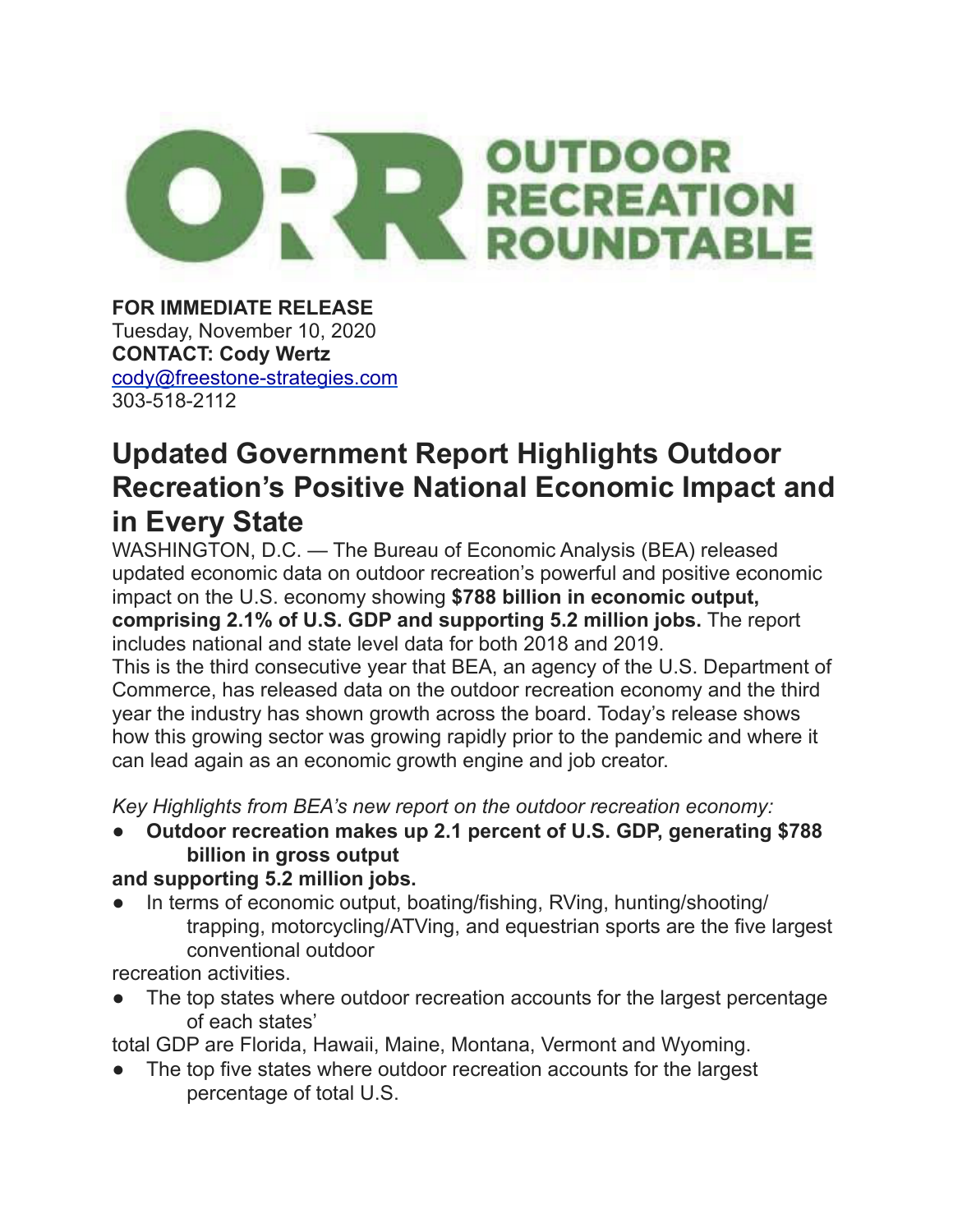GDP are California, Florida, Illinois, New York and Texas.

"This year's data on the impact of the outdoor recreation economy is reaffirming for the entire outdoor recreation industry, particularly after the last few months we have all had," **said Jessica Turner, executive director of the Outdoor Recreation Roundtable (ORR)**. "The fact the industry generates \$788 billion in output, comprises 2.1% of U.S. GDP and supports 5.2 million jobs is huge for the U.S economy, rural and gateway communities and Americans looking for jobs or to start a career in a growing and powerful industry. This, combined with the recent passage of the Great American Outdoors Act, bolsters the benefits of the outdoor recreation economy and our efforts to ensure all Americans have access to our public lands and waters."

"The BEA data reinforces what we in the powersports industry have known for some time," **said Erik Pritchard, president of the Motorcycle Industry Council, Specialty Vehicle Institute of America, and the Recreational Off-Highway Vehicle Association**. "Motorcycles, ATV and side-by-sides fuel the outdoor economy through production, assembly, distribution and dealerships across the country. Our riders pay nearly \$300 million per year in gas taxes into the highway trust fund and they spend millions more at hotels, restaurants, gas stations and sporting goods stores. We've seen record sales during COVID-19 as new and returning riders flock to powersports as a socially distant form of recreation that is fun for individuals and families alike."

"The BEA release of economic data comes at a time when the health and wellness benefits of recreation cannot be overstated," **said Lise Aangeenbrug, executive director of the Outdoor Industry Association**. "A recent poll showed [69 percent](https://nam02.safelinks.protection.outlook.com/?url=https%3A%2F%2Fmailchi.mp%2F77d0e7d0eb9d%2Fthe-insight-latest-trends-from-the-harris-poll-304626&data=04%7C01%7CJMoser%40aimmedia.com%7C4401874e434e47eeba9608d8858a44bf%7C8e799f8afc0b4171a6cfb7070a2ae405%7C0%7C1%7C637406176224331746%7CUnknown%7CTWFpbGZsb3d8eyJWIjoiMC4wLjAwMDAiLCJQIjoiV2luMzIiLCJBTiI6Ik1haWwiLCJXVCI6Mn0%3D%7C3000&sdata=ugSvaavrtOIQwgU8AzIGwIxagVki1KWobv1Yj2I2Oes%3D&reserved=0) of Americans have gained a renewed appreciation for the outdoors during the COVID-19 pandemic. People want to get outside for their physical and mental health. What's more, they yearn for social connection, which they can find through safely distanced activities in neighborhood parks or national parks. The Outdoor Industry Association and our partners have and will continue to prioritize ways we can contribute to the economic, health, and wellbeing benefits across the U.S. in rural and urban communities. Now more than ever, we need the outdoors."

"The National Association of RV Parks and Campgrounds represents over 3,000 private park owners and vendors throughout North America," **said Paul Bambei, president & CEO of the National Association of RV Parks and Campgrounds**. "We've used ORSA data to effectively open doors with both local, state and national legislators to make our case that we are a viable contributor to the economy, which has led to many positive outcomes. Going forward, we wouldn't enter a political discussion without having ORSA data in our hip pocket."